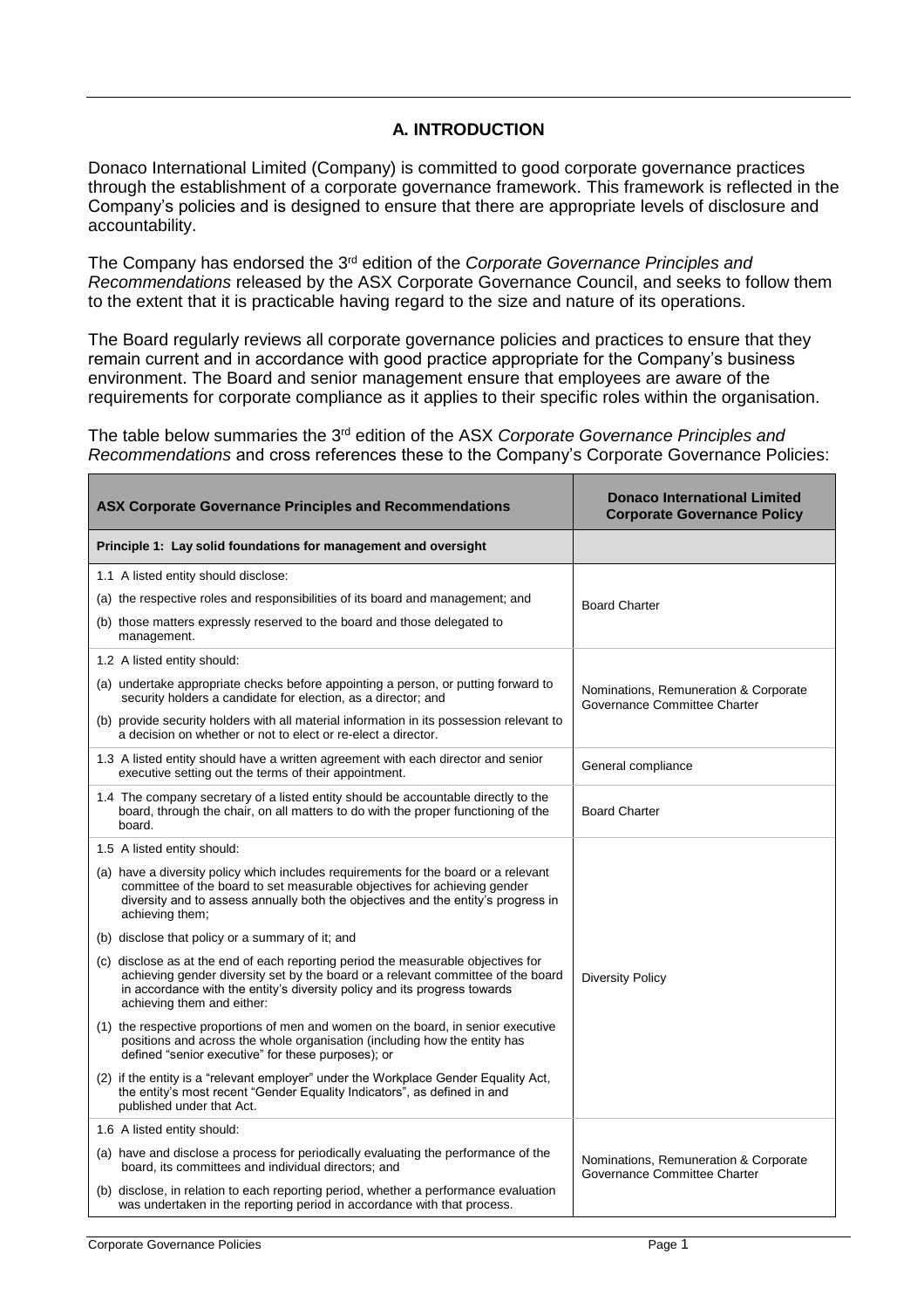| 1.7 A listed entity should:                                                                                                                                                                                                                                                                                                                                   |                                                                       |
|---------------------------------------------------------------------------------------------------------------------------------------------------------------------------------------------------------------------------------------------------------------------------------------------------------------------------------------------------------------|-----------------------------------------------------------------------|
| (a) have and disclose a process for periodically evaluating the performance of its<br>senior executives; and                                                                                                                                                                                                                                                  | Nominations, Remuneration & Corporate<br>Governance Committee Charter |
| (b) disclose, in relation to each reporting period, whether a performance evaluation<br>was undertaken in the reporting period in accordance with that process.                                                                                                                                                                                               |                                                                       |
| Principle 2: Structure the Board to add value                                                                                                                                                                                                                                                                                                                 |                                                                       |
| 2.1 The board of a listed entity should:                                                                                                                                                                                                                                                                                                                      |                                                                       |
| (a) have a nomination committee which:                                                                                                                                                                                                                                                                                                                        |                                                                       |
| (1) has at least three members, a majority of whom are independent directors;<br>and                                                                                                                                                                                                                                                                          |                                                                       |
| (2) is chaired by an independent director,                                                                                                                                                                                                                                                                                                                    |                                                                       |
| and disclose:                                                                                                                                                                                                                                                                                                                                                 |                                                                       |
| (3) the charter of the committee;                                                                                                                                                                                                                                                                                                                             | Nominations, Remuneration & Corporate                                 |
| (4) the members of the committee; and                                                                                                                                                                                                                                                                                                                         | Governance Committee Charter                                          |
| (5) as at the end of each reporting period, the number of times the committee<br>met throughout the period and the individual attendances of the members<br>at those meetings; or                                                                                                                                                                             |                                                                       |
| if it does not have a nomination committee, disclose that fact and the<br>(b)<br>processes it employs to address board succession issues and to ensure that<br>the board has the appropriate balance of skills, knowledge, experience,<br>independence and diversity to enable it to discharge its duties and<br>responsibilities effectively.                |                                                                       |
| 2.2 A listed entity should have and disclose a board skills matrix setting out the mix<br>of skills and diversity that the board currently has or is looking to achieve in its<br>membership.                                                                                                                                                                 | Corporate Governance Statement                                        |
| 2.3 A listed entity should disclose:                                                                                                                                                                                                                                                                                                                          |                                                                       |
| (a) the names of the directors considered by the board to be independent directors;                                                                                                                                                                                                                                                                           |                                                                       |
| (b) if a director has an interest, position, association or relationship of the type<br>described in Box 2.3 but the board is of the opinion that it does not compromise<br>the independence of the director, the nature of the interest, position, association<br>or relationship in question and an explanation of why the board is of that<br>opinion; and | <b>Board Charter</b><br><b>Annual Reports</b>                         |
| (c) the length of service of each director.                                                                                                                                                                                                                                                                                                                   |                                                                       |
| 2.4 A majority of the board of a listed entity should be independent directors.                                                                                                                                                                                                                                                                               | <b>Board Charter</b>                                                  |
| 2.5 The chair of the board of a listed entity should be an independent director and,<br>in particular, should not be the same person as the CEO of the entity.                                                                                                                                                                                                | General compliance                                                    |
| 2.6 A listed entity should have a program for inducting new directors and provide<br>appropriate professional development opportunities for directors to develop and<br>maintain the skills and knowledge needed to perform their role as directors<br>effectively.                                                                                           | Corporate Governance Statement                                        |
| Principle 3: Act ethically and responsibly                                                                                                                                                                                                                                                                                                                    |                                                                       |
| 3.1 A listed entity should:                                                                                                                                                                                                                                                                                                                                   | <b>Board Charter</b>                                                  |
| (a) have a code of conduct for its directors, senior executives and employees; and                                                                                                                                                                                                                                                                            | Directors' Code of Conduct                                            |
| (b) disclose that code or a summary of it.                                                                                                                                                                                                                                                                                                                    | Audit & Risk Management Committee<br>Charter                          |
| Principle 4: Safeguard integrity in corporate reporting                                                                                                                                                                                                                                                                                                       |                                                                       |
| 4.1 The board of a listed entity should:                                                                                                                                                                                                                                                                                                                      |                                                                       |
| (a) have an audit committee which:                                                                                                                                                                                                                                                                                                                            |                                                                       |
| (1) has at least three members, all of whom are non-executive directors and a<br>majority of whom are independent directors; and                                                                                                                                                                                                                              | Audit & Risk Management Committee                                     |
| (2) is chaired by an independent director, who is not the chair of the board,                                                                                                                                                                                                                                                                                 | Charter                                                               |
| and disclose:                                                                                                                                                                                                                                                                                                                                                 |                                                                       |
| (3) the charter of the committee;                                                                                                                                                                                                                                                                                                                             |                                                                       |
| (4) the relevant qualifications and experience of the members of the                                                                                                                                                                                                                                                                                          |                                                                       |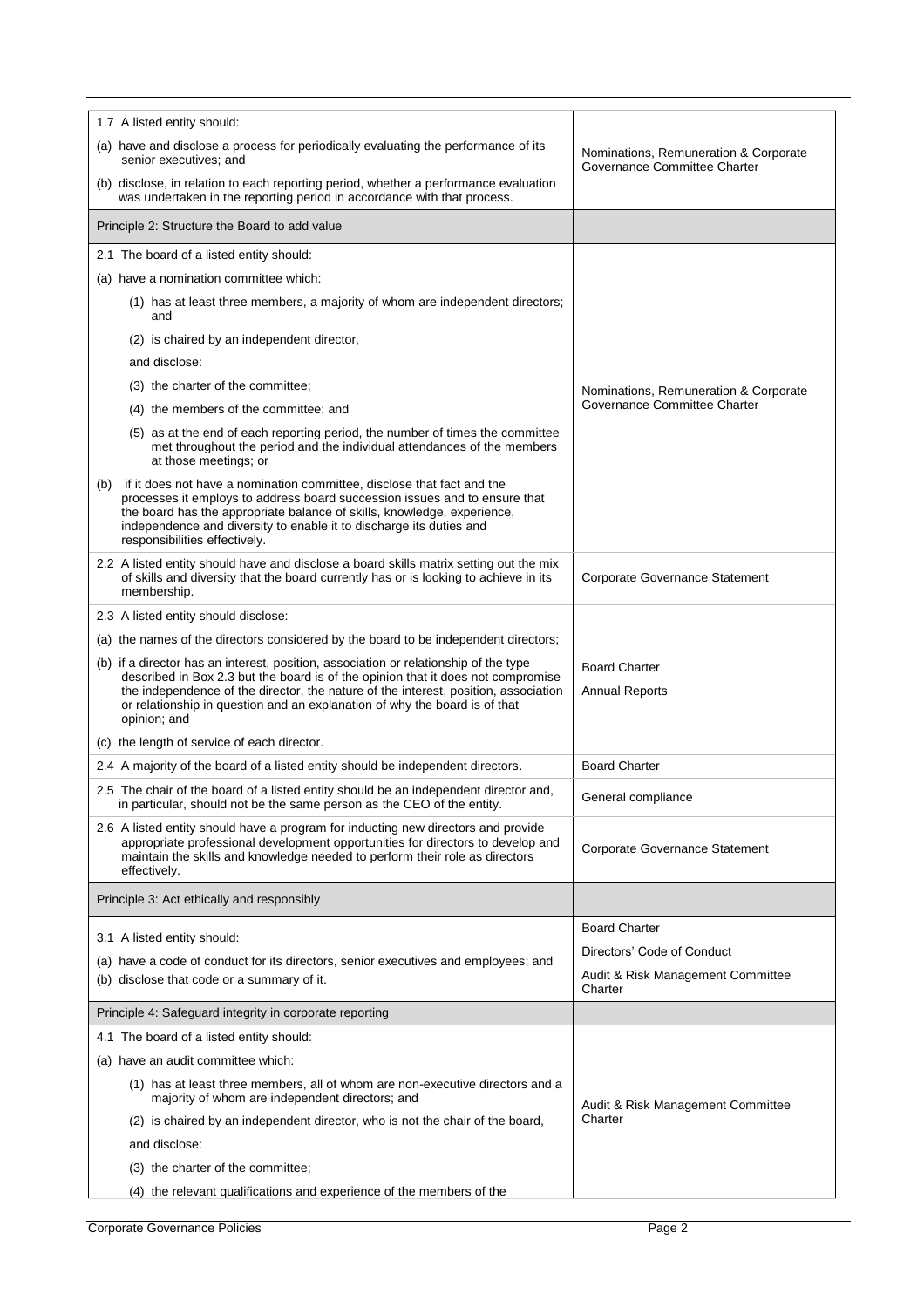| committee; and                                                                                                                                                                                                                                                                                                                                                                                                                                                                                                                                                                                       |                                                                               |
|------------------------------------------------------------------------------------------------------------------------------------------------------------------------------------------------------------------------------------------------------------------------------------------------------------------------------------------------------------------------------------------------------------------------------------------------------------------------------------------------------------------------------------------------------------------------------------------------------|-------------------------------------------------------------------------------|
| (5) in relation to each reporting period, the number of times the committee<br>met throughout the period and the individual attendances of the members<br>at those meetings; or                                                                                                                                                                                                                                                                                                                                                                                                                      |                                                                               |
| (b) if it does not have an audit committee, disclose that fact and the processes it<br>employs that independently verify and safeguard the integrity of its corporate<br>reporting, including the processes for the appointment and removal of the<br>external auditor and the rotation of the audit engagement partner.                                                                                                                                                                                                                                                                             |                                                                               |
| 4.2 The board of a listed entity should, before it approves the entity's financial<br>statements for a financial period, receive from its CEO and CFO a declaration<br>that, in their opinion, the financial records of the entity have been properly<br>maintained and that the financial statements comply with the appropriate<br>accounting standards and give a true and fair view of the financial position and<br>performance of the entity and that the opinion has been formed on the basis of a<br>sound system of risk management and internal control which is operating<br>effectively. | Audit & Risk Management Committee<br>Charter                                  |
| 4.3 A listed entity that has an AGM should ensure that its external auditor attends<br>its AGM and is available to answer questions from security holders relevant to<br>the audit.                                                                                                                                                                                                                                                                                                                                                                                                                  | Audit & Risk Management Committee<br>Charter                                  |
| Principle 5: Make timely and balanced disclosure                                                                                                                                                                                                                                                                                                                                                                                                                                                                                                                                                     |                                                                               |
| 5.1 A listed entity should:                                                                                                                                                                                                                                                                                                                                                                                                                                                                                                                                                                          | Directors' Code of Conduct                                                    |
| (a) have a written policy for complying with its continuous disclosure obligations                                                                                                                                                                                                                                                                                                                                                                                                                                                                                                                   | <b>Market Disclosure Policy</b>                                               |
| under the Listing Rules; and<br>(b) disclose that policy or a summary of it.                                                                                                                                                                                                                                                                                                                                                                                                                                                                                                                         | Disclosures' Disclosure Policy & Policy for<br>Handling Conflicts of Interest |
| Principle 6: Respect the rights of security holders                                                                                                                                                                                                                                                                                                                                                                                                                                                                                                                                                  |                                                                               |
| 6.1 A listed entity should provide information about itself and its governance to<br>investors via its website.                                                                                                                                                                                                                                                                                                                                                                                                                                                                                      | Market Disclosure Policy                                                      |
| 6.2 A listed entity should design and implement an investor relations program to<br>facilitate effective two-way communication with investors.                                                                                                                                                                                                                                                                                                                                                                                                                                                       | <b>Corporate Governance Statement</b>                                         |
| 6.3 A listed entity should disclose the policies and processes it has in place to<br>facilitate and encourage participation at meetings of security holders.                                                                                                                                                                                                                                                                                                                                                                                                                                         | <b>Corporate Governance Statement</b>                                         |
| 6.4 A listed entity should give security holders the option to receive communications<br>from, and send communications to, the entity and its security registry<br>electronically.                                                                                                                                                                                                                                                                                                                                                                                                                   | Corporate Governance Statement                                                |
| Principle 7: Recognise and manage risk                                                                                                                                                                                                                                                                                                                                                                                                                                                                                                                                                               |                                                                               |
| 7.1 The board of a listed entity should:                                                                                                                                                                                                                                                                                                                                                                                                                                                                                                                                                             |                                                                               |
| (a) have a committee or committees to oversee risk, each of which:                                                                                                                                                                                                                                                                                                                                                                                                                                                                                                                                   |                                                                               |
| (1) has at least three members, a majority of whom are independent directors;<br>and                                                                                                                                                                                                                                                                                                                                                                                                                                                                                                                 |                                                                               |
| (2) is chaired by an independent director,                                                                                                                                                                                                                                                                                                                                                                                                                                                                                                                                                           |                                                                               |
| and disclose:                                                                                                                                                                                                                                                                                                                                                                                                                                                                                                                                                                                        |                                                                               |
| (3) the charter of the committee;                                                                                                                                                                                                                                                                                                                                                                                                                                                                                                                                                                    | Audit & Risk Management Committee<br>Charter                                  |
| (4) the members of the committee; and                                                                                                                                                                                                                                                                                                                                                                                                                                                                                                                                                                |                                                                               |
| (5) as at the end of each reporting period, the number of times the committee<br>met throughout the period and the individual attendances of the members<br>at those meetings; or                                                                                                                                                                                                                                                                                                                                                                                                                    |                                                                               |
| (b) if it does not have a risk committee or committees that satisfy (a) above,<br>disclose that fact and the processes it employs for overseeing the entity's risk<br>management framework.                                                                                                                                                                                                                                                                                                                                                                                                          |                                                                               |
| 7.2 The board or a committee of the board should:                                                                                                                                                                                                                                                                                                                                                                                                                                                                                                                                                    |                                                                               |
| (a) review the entity's risk management framework at least annually to satisfy itself<br>that it continues to be sound; and                                                                                                                                                                                                                                                                                                                                                                                                                                                                          | <b>Board Charter</b><br>Audit & Risk Management Committee                     |
| (b) disclose, in relation to each reporting period, whether such a review has taken<br>place.                                                                                                                                                                                                                                                                                                                                                                                                                                                                                                        | Charter                                                                       |
| 7.3 A listed entity should disclose:                                                                                                                                                                                                                                                                                                                                                                                                                                                                                                                                                                 | <b>Corporate Governance Statement</b>                                         |
| (a) if it has an internal audit function, how the function is structured and what role it                                                                                                                                                                                                                                                                                                                                                                                                                                                                                                            |                                                                               |